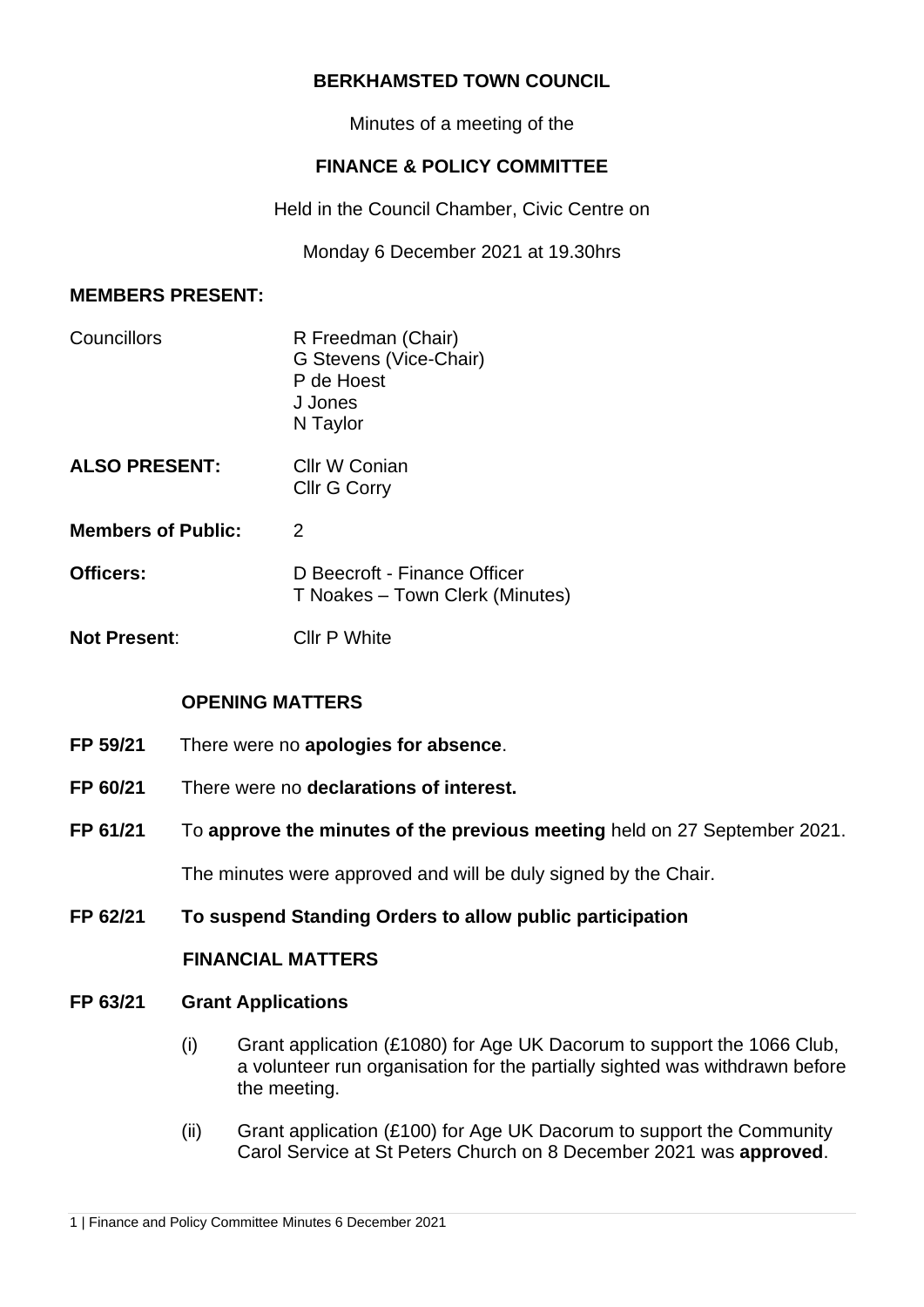- (iii) Grant application (£400) for Age UK Dacorum to support the Community Christmas Brunch at Here Café on 29 December 2021 was **approved**.
- (iv) Grant application (£500) to support the updating and maintenance costs of the Berkofest Website was **approved.**

## **Action – Town Clerk**

## **FP 64/21 Income and Expenditure including Receipts and Payments Schedule**

- (i) The Income and Expenditure and Variance Analysis as at 31 October 2021 was **noted and approved**.
- (ii) Payments and receipts schedules for the period up to the 31 October 2021 had been sent to the Chair of F&P for scrutiny. No points were raised.
- (iii) The balance sheet as at 31 October 2021 was **noted.**

#### **FP 65/21 Budget Preparation & Precept 2022/23**

- (i) The draft budget proposals and precept demand for 2022/23 were discussed. Committee agreed that the objective was to set the same level of precept for 2022/23 as was requested in the current year, 2021/22. The project register would be amended to include input from Cllr's W Conian & P de Hoest.
- (ii) The 2022/23 budget would be further considered at the F&P Committee meeting on the 4 January 2022 with a final decision on the 2022/23 Precept being approved at FC on 10 January 2022.

#### **Action – Town Clerk**

## **FP 66/21 Ashlyns School, Berkhamsted & St Mary's C of E Primary School, Northchurch Admission Requirements for 2023/24 - Consultation.**

Standing Orders were suspended to allow a member of the public to speak. Standing Orders were then reinstated.

(i) The draft response to the consultation for admission requirements for 2023/24 for Ashlyns School & St Marys C of E Primary School Northchurch were **considered and approved.** Responses to both schools will be sent before the 10 December 2021. Committee members thanked the Deputy Town Clerk for preparing the paper and summarising the issues. **Action – Deputy Town Clerk**

## **FP 67/21 Berkhamsted Town Council 'Ambitions & Vision' Paper**

(i) The BTC Ambitions & Vision paper was **reviewed and noted** (final copy attached).

## **FP 68/21 RCEF ITT Process Update**

**(i)** Four responses to the RCEF ITT had been received by the deadline date. These would be considered and progressed further in accordance with the ITT timetable. **Action – Town Clerk & Project Officer**